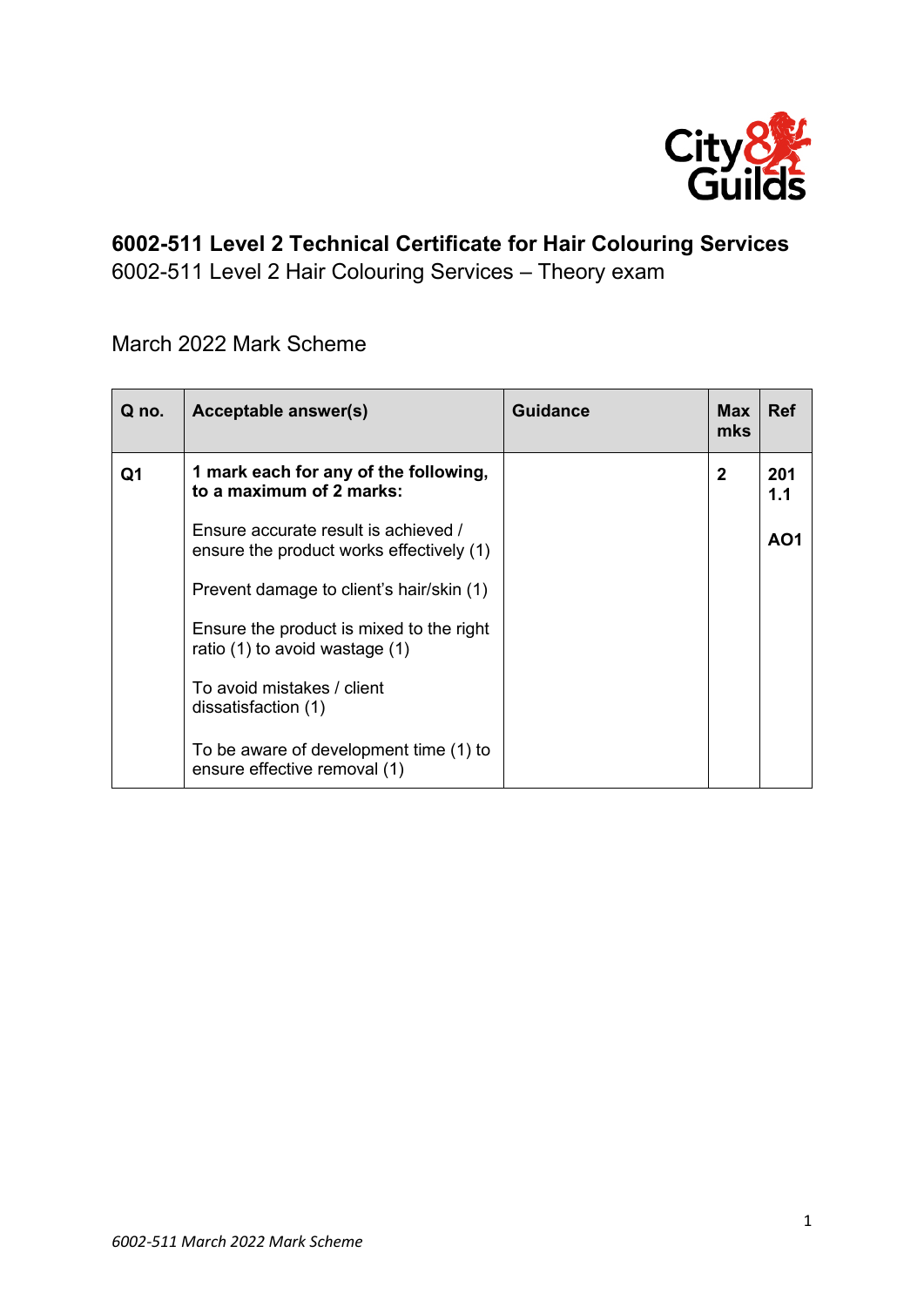| Q no.          | <b>Acceptable answer(s)</b>                                                                                                                                                                                                                                                                                                                                                                                                                                                                                                                                                                                                                                                                                                                | <b>Guidance</b>                                                                     | <b>Max</b><br>mks | <b>Ref</b>                    |
|----------------|--------------------------------------------------------------------------------------------------------------------------------------------------------------------------------------------------------------------------------------------------------------------------------------------------------------------------------------------------------------------------------------------------------------------------------------------------------------------------------------------------------------------------------------------------------------------------------------------------------------------------------------------------------------------------------------------------------------------------------------------|-------------------------------------------------------------------------------------|-------------------|-------------------------------|
| Q2             | 1 mark each for any of the following,<br>to a maximum of 3 marks:<br>Managers / salon owners must take<br>steps to reduce the risk from fire (1)<br>by completing risk assessments (1)<br>providing staff with training / an<br>induction (1) avoiding hazards / injury /<br>risk(1)<br>Fire evacuation routes / points must<br>be clearly labelled (1) and kept clear<br>at all times (1) so in the event of a fire<br>everyone is able to get out safely (1)<br>There should be an evacuation<br>procedure (1) regular drills should be<br>practiced (1) with an agreed assembly<br>point (1)<br>Adequate fire equipment must be in<br>place (1) regularly checked by a<br>qualified person (1) to ensure safe /<br>working properly (1) | The candidate must<br>provide expansion for<br>one impact to achieve<br>full marks. | $\mathbf{3}$      | 201<br>1.2<br>AO <sub>2</sub> |
| Q <sub>3</sub> | 1 mark each for any of the following,<br>to a maximum of 3 marks:<br>Lubricates / coats hair / skin (1)<br>Helps to prevent the hair / skin drving<br>out / helps retain moisture levels / water<br>content (1)<br>Prevents too much water being<br>absorbed through the skin / hair / acts<br>to waterproof (1)<br>Acts as a protective barrier against<br>infection (1)<br>Maintains the natural pH balance of the<br>hair / skin $(1)$                                                                                                                                                                                                                                                                                                  |                                                                                     | 3                 | 201<br>2.1<br><b>AO1</b>      |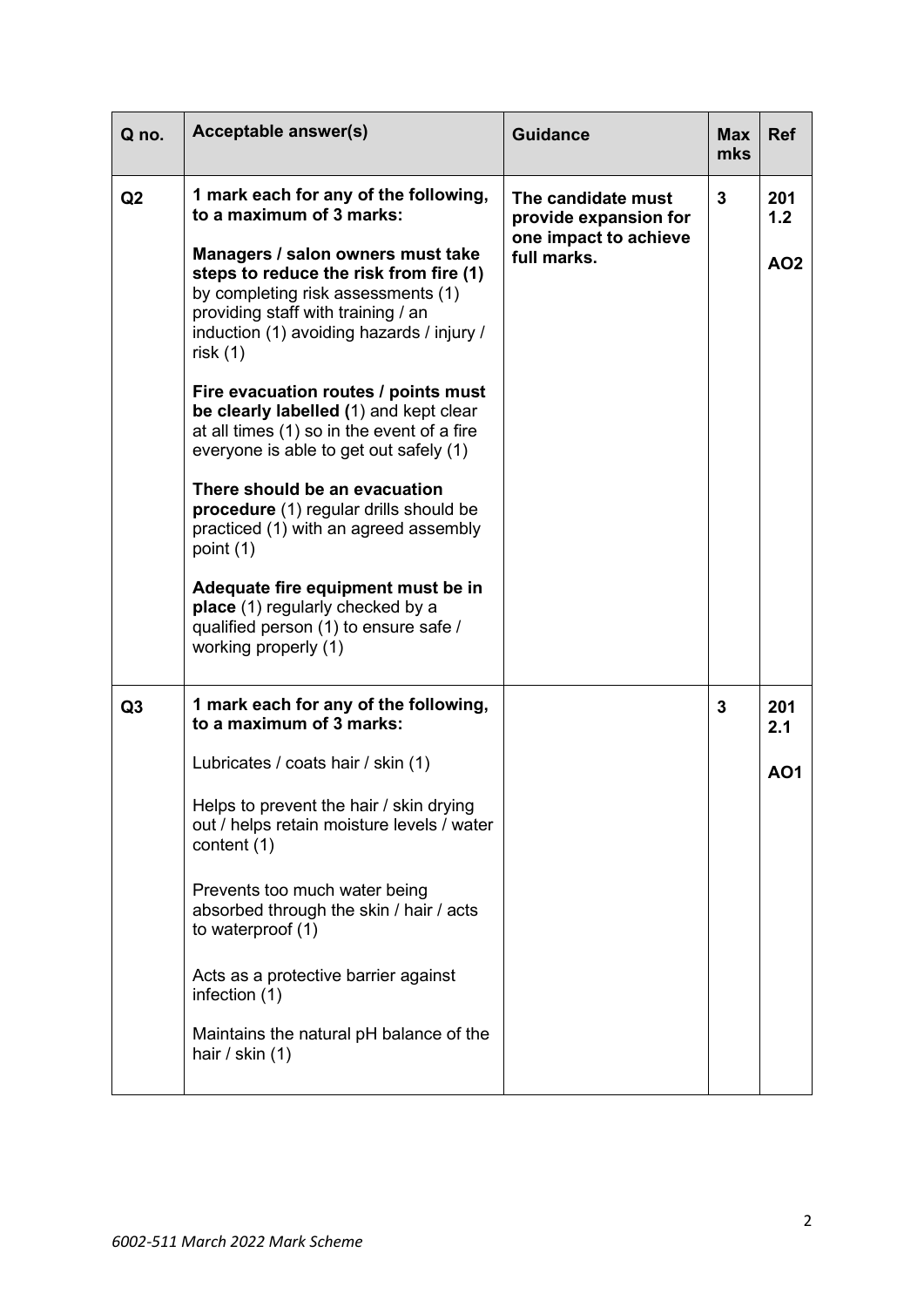| Q no.          | <b>Acceptable answer(s)</b>                                                                                                                                                                                                                                                                                                                                                                                          | <b>Guidance</b>                                                                                                                                                                                         | <b>Max</b><br>mks | <b>Ref</b>                    |
|----------------|----------------------------------------------------------------------------------------------------------------------------------------------------------------------------------------------------------------------------------------------------------------------------------------------------------------------------------------------------------------------------------------------------------------------|---------------------------------------------------------------------------------------------------------------------------------------------------------------------------------------------------------|-------------------|-------------------------------|
| Q4             | 1 mark each for any of the following,<br>to a maximum of 4 marks:<br>It provides oxygen (1) nutrients (1) to<br>the hair bulb (1) via the blood capillaries<br>/ vessels (1) during Anagen (1)                                                                                                                                                                                                                       |                                                                                                                                                                                                         | 4                 | 201<br>2.1<br><b>AO2</b>      |
| Q <sub>5</sub> | 1 mark each for any of the following,<br>to a maximum of 4 marks:<br>Offer to help the stylist (1)<br>٠<br>Re-mix the product for the stylist<br>$\bullet$<br>(1)<br>Clean up spillage (1)<br>Display wet floor sign (1)<br>Report wastage/incidents to<br>supervisor (1)<br>Attend to any client needs* (1)<br>$\bullet$<br>Dispose of as per manufacturing<br>$\bullet$<br>instructions** (1)                      | *Accept example of<br>actions displaying<br>good customer service<br>e.g. change the gown,<br>getting the client a<br>drink, explain situation<br>with client.<br>**Accept correct<br>examples of this. | 4                 | 201<br>3.2<br><b>AO1</b>      |
| Q <sub>6</sub> | 1 mark each for any of the following,<br>to a maximum of 5 marks:<br>To achieve the required look (1) to<br>ensure the cuticles lie flat (1) the hair<br>remains smooth / gain a smooth finish*<br>(1) and to prevent tangling (1) the<br>airflow should flow from root to point**<br>(1)<br>To avoid burning the scalp (1) and<br>discomfort for the client (1) air flow<br>should not be directly on the scalp (1) | *Accept preventing<br>frizziness<br>**Accept air<br>blowing/flowing<br>downwards                                                                                                                        | 5                 | 207<br>1.2<br>AO <sub>2</sub> |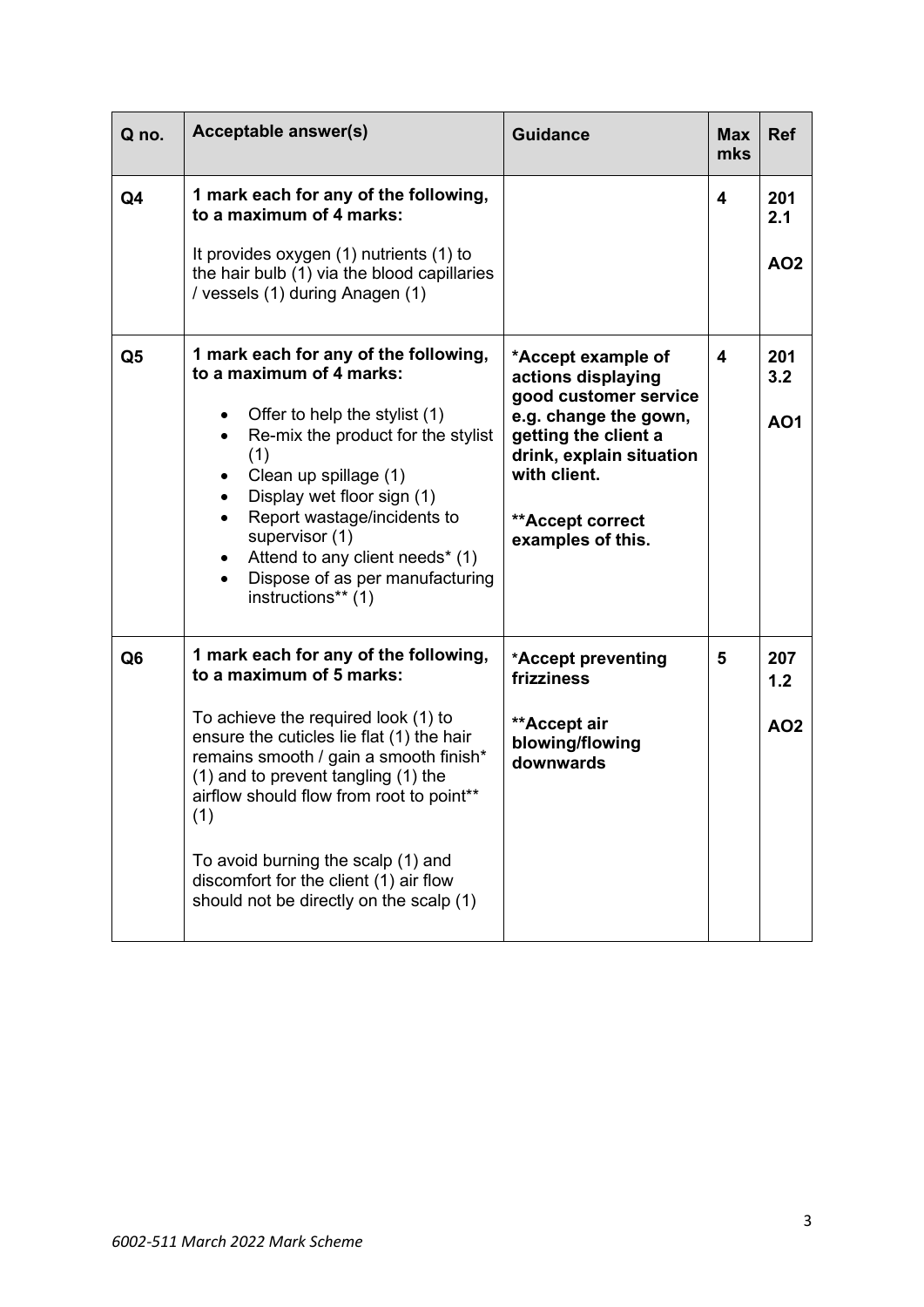| Q no. | <b>Acceptable answer(s)</b>                                                                                                                                                                                                                                                                                                                                                                                                                                                       | <b>Guidance</b>                                       | <b>Max</b><br>mks | <b>Ref</b>                    |
|-------|-----------------------------------------------------------------------------------------------------------------------------------------------------------------------------------------------------------------------------------------------------------------------------------------------------------------------------------------------------------------------------------------------------------------------------------------------------------------------------------|-------------------------------------------------------|-------------------|-------------------------------|
| Q7    | 1 mark each for any of the following,<br>to a maximum of 2 marks:<br>To allow the hydrogen bonds to harden<br>/ set / fix in place / fully form (1)<br>Salt linkages to harden / set / fix in<br>place / fully form (1)<br>Helps to prolong the style / lasting of<br>the style (1) Beta Keratin shape (1)<br>Minimises the loss of volume (1)                                                                                                                                    |                                                       | $\overline{2}$    | 207<br>1.2<br><b>AO1</b>      |
| Q8    | 1 mark each for any of the following,<br>to a maximum of 2 marks:<br>Forms a protective layer<br>$\bullet$<br>(against heat / damp / humidity)<br>(1)<br>Prevent hair damage* (1)<br>Aids manageability (1)<br>$\bullet$<br>Moisturises the hair (1)                                                                                                                                                                                                                              | *Accept prevents<br>against environment<br>damage     | $\overline{2}$    | 207<br>1.3<br><b>AO1</b>      |
| Q9    | 1 mark each for any of the following,<br>to a maximum of 3 marks:<br>Take one or two hairs* (1) damp/ wet<br>with water (1) hold the hair between<br>finger and thumb at each end / root and<br>ends (1) and stretch (1)                                                                                                                                                                                                                                                          | *Accept 'few hairs'                                   | 3                 | 205<br>1.2<br><b>AO1</b>      |
| Q10   | 1 mark each for any of the following,<br>to a maximum of 6 marks:<br>Ensures the pH of $4.5 - 5.5$ is<br>retained (1) to reduce the risk of<br>infection (1) reduce irritation of the skin<br>/ scalp $(1)$<br>Helps to prevent colour fade (1) by<br>neutralising chemical traces / stopping<br>the oxidation process/creeping<br>oxidation <sup>*</sup> (1)<br>Closes the cuticle (1) that helps retain<br>moisture levels (1) preventing damage<br>to the cuticle / cortex (1) | *Accept reference to<br>stopping chemical<br>reaction | 6                 | 205<br>2.2<br>AO <sub>2</sub> |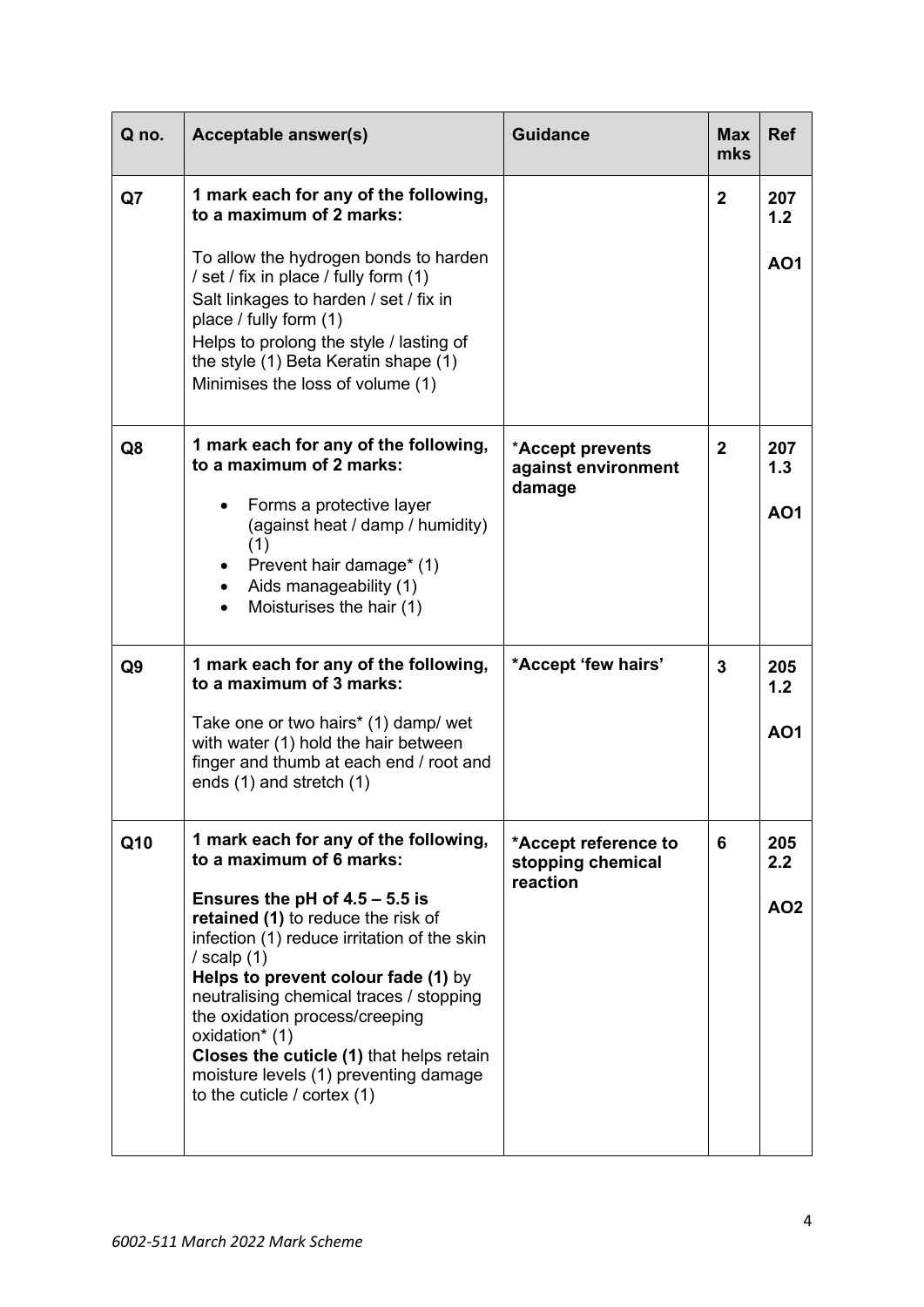| Q no. | <b>Acceptable answer(s)</b>                                                                                                                                                                                                                                                               | <b>Guidance</b>                                                | <b>Max</b><br>mks | <b>Ref</b>               |
|-------|-------------------------------------------------------------------------------------------------------------------------------------------------------------------------------------------------------------------------------------------------------------------------------------------|----------------------------------------------------------------|-------------------|--------------------------|
| Q11a  | 1 mark each for any of the following,<br>to a maximum of 1 mark:<br>Permanent colour *(1)<br>$\bullet$<br>Lightening product (1)<br>$\bullet$<br>Hydrogen peroxide (1)<br>$\bullet$                                                                                                       | *High lift tint would be<br>accepted under<br>permanent colour | 1                 | 205<br>2.1<br><b>AO1</b> |
| Q11b  | 1 mark each for any of the following,<br>to a maximum of 1 mark:<br>$9\%$ / 30vol (1)                                                                                                                                                                                                     |                                                                | 1                 |                          |
|       | 6% / 20vol (1)<br>$\bullet$                                                                                                                                                                                                                                                               |                                                                |                   |                          |
| Q12   | 1 mark each for any of the following,<br>to a maximum of 2 marks:                                                                                                                                                                                                                         | *Accept examples<br>within range.                              | $\mathbf 2$       | 205<br>1.4               |
|       | Adds/changes tone (1)<br>Adds depth (1)<br>$\bullet$<br>Blends/masks a small<br>percentage of white hair (1)<br>Reduces unwanted tones (1)<br>$\bullet$<br>Lasts $1-2$ washes* $(1)$<br>$\bullet$<br>(Large molecules/colour) sit<br>$\bullet$<br>on/coats the cuticle of the hair<br>(1) |                                                                |                   | <b>AO1</b>               |
| Q13a  | 1 mark each for any of the following,<br>to a maximum of 3 marks:                                                                                                                                                                                                                         | *Accept 'melanin' as an<br>umbrella term.                      | 3                 | 205<br>1.4               |
|       | Natural/previous tone of hair not<br>considered (1) Too much<br>pheomelanin*/warm/yellow red<br>pigments left in the hair (1) due to<br>under-processing/under development<br>(1)<br>Wrong product choice (1) Peroxide                                                                    |                                                                |                   | <b>AO2</b>               |
|       | strength is too low / was not strong<br>enough (1)                                                                                                                                                                                                                                        |                                                                |                   |                          |
| Q13b  | 1 mark each for any of the following,<br>to a maximum of 3 marks:                                                                                                                                                                                                                         |                                                                | 3                 |                          |
|       | Apply an ash/violet toner (1) to<br>neutralise /counteract/cancel out tones<br>(1)                                                                                                                                                                                                        |                                                                |                   |                          |
|       | Reapply lightening product (1) to further<br>lighten the hair (1) if condition allows (1)                                                                                                                                                                                                 |                                                                |                   |                          |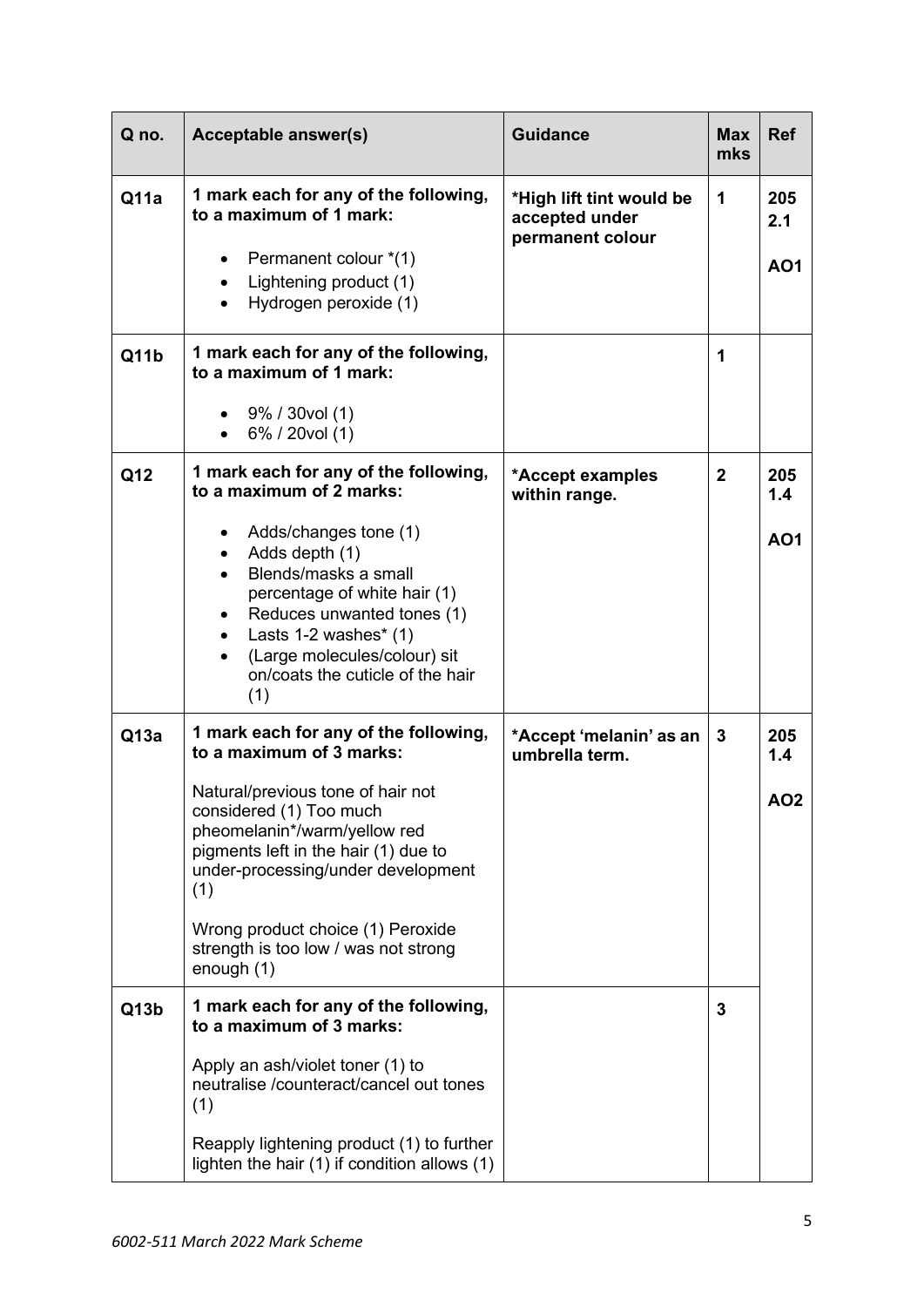| Q no. | <b>Acceptable answer(s)</b>                                                                                                                                                                          | <b>Guidance</b>                                   | <b>Max</b><br>mks | <b>Ref</b>      |
|-------|------------------------------------------------------------------------------------------------------------------------------------------------------------------------------------------------------|---------------------------------------------------|-------------------|-----------------|
| Q14   | 1 mark each for any of the following,<br>to a maximum of 4 marks:                                                                                                                                    | *Accept any amount<br>within these<br>timeframes. | 4                 | 201<br>4.3      |
|       | Return to salon (1) in 4-12 weeks*/<br>depending on hair growth rate (1) for a<br>regrowth application / highlight (1)                                                                               | **Shampoo and<br>conditioning products,           |                   | AO <sub>2</sub> |
|       | Use of colour care products <sup>*</sup> (1) toning<br>products (1) to maintain quality of<br>colour/prevent colour fade /<br>discolouration (1) keep hair hydrated /<br>nourished / moisturised (1) | thermal protectors.                               |                   |                 |
|       | Avoid overusing heated styling<br>equipment (1) and too much sun / wind<br>exposure (1) to prevent further damage<br>(1)                                                                             |                                                   |                   |                 |
|       | Recommend not to use home colouring<br>(1) as this may be incompatible with the<br>permanent colour used in service (1)                                                                              |                                                   |                   |                 |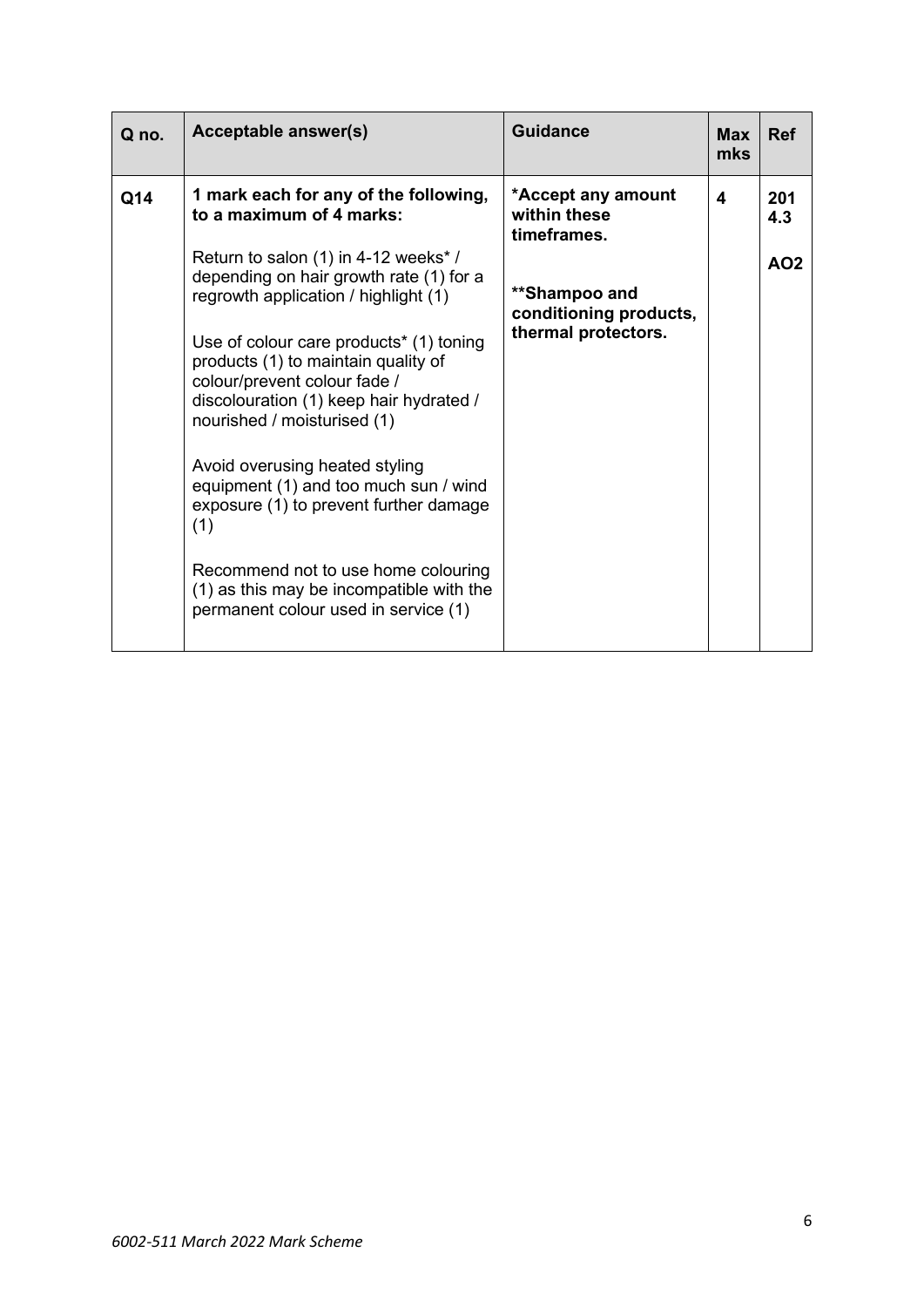| Q no. | <b>Acceptable answer(s)</b>                                                                                                                                                                                                                                                                                                                                                                                                                                                                                                                                                                                                                                                                                                                                                                                                                                                                                                                                                                                                                                                                                                                                                                                                                                                                                                                                                        | <b>Guidance</b>                                                                                                                                                                                                                                                                                                                                                                                                                                                                                                                                                                                                                                                                                                                                                                                                                                                                                                                                                                                                                                                                                                                                                                                                                                                                                                                | <b>Max</b><br>mks | <b>Ref</b>                                                                       |
|-------|------------------------------------------------------------------------------------------------------------------------------------------------------------------------------------------------------------------------------------------------------------------------------------------------------------------------------------------------------------------------------------------------------------------------------------------------------------------------------------------------------------------------------------------------------------------------------------------------------------------------------------------------------------------------------------------------------------------------------------------------------------------------------------------------------------------------------------------------------------------------------------------------------------------------------------------------------------------------------------------------------------------------------------------------------------------------------------------------------------------------------------------------------------------------------------------------------------------------------------------------------------------------------------------------------------------------------------------------------------------------------------|--------------------------------------------------------------------------------------------------------------------------------------------------------------------------------------------------------------------------------------------------------------------------------------------------------------------------------------------------------------------------------------------------------------------------------------------------------------------------------------------------------------------------------------------------------------------------------------------------------------------------------------------------------------------------------------------------------------------------------------------------------------------------------------------------------------------------------------------------------------------------------------------------------------------------------------------------------------------------------------------------------------------------------------------------------------------------------------------------------------------------------------------------------------------------------------------------------------------------------------------------------------------------------------------------------------------------------|-------------------|----------------------------------------------------------------------------------|
| Q15   | <b>Indicative content</b><br><b>Consultation</b><br>New client – care taken not to<br>make the client feel<br>uncomfortable if they have not<br>previously used a salon -<br>communication techniques<br>Client's treatment history/<br>$\bullet$<br>previous services, skin testing<br>and other diagnostic tests<br>required<br>If incompatible products,<br>٠<br>colour service may not<br>proceed<br>Depending on the level of<br>$\bullet$<br>unevenness, not promising<br>that one service will get the<br>client's look to exactly where<br>they want<br>Use of colour charts and other<br>visual aids during discussion<br>to confirm requirements.<br>Confirm service plan,<br>maintenance and costs<br>Alternative causes to the problem<br>may include, but not be limited to:<br>Wrong product choice<br>previously, colour too dark,<br>extremely porous hair, colour<br>has taken unevenly<br>Client application of home<br>colour not even, overlapping,<br>product build-up<br>Exposure to sun / wind -<br>٠<br>environmental factors, causes<br>fading in areas<br>Overuse of heated styling<br>equipment.<br>Remedy to even out / lighten<br>Colour - lighten dark areas<br>and tone, lowlight/highlight<br>effect to break up dark areas<br>Spot colour lighter areas to<br>even out / add tone<br>Products for use may be discussed<br>and application methods | <b>Band 1 (1-4 marks)</b><br>A basic discussion that<br>shows limited knowledge of<br>reasons, consultation<br>process and<br>recommendations. The<br>response is brief, under-<br>developed, lacks clarity and<br>is not entirely relevant or<br>accurate. Basic<br>recommendations and/or<br>solutions have been<br>discussed and are not<br>clearly defined. The overall<br>analysis is simplistic and<br>there is limited or no use of<br>examples to support points<br>raised. Overall, the<br>discussion lacks coherency.<br>To access the higher<br>marks, the response will be<br>mainly relevant and<br>accurate. Some relevant<br>examples will have been<br>used to support points<br>raised.<br><b>Band 2 (5-8 marks)</b><br>A discussion that is focused<br>on the main reasons,<br>consultation process and<br>recommendation to the<br>colouring service. The<br>response is generally<br>accurate and coherent in<br>the main. Overall, the<br>discussion displays<br>reasonable breadth, depth<br>and accuracy of the content<br>including the benefits and<br>limitations of a range of<br>potential recommendations.<br>There is evidence of links<br>between reasons and<br>consultation which mostly<br>support the<br>recommendation for future<br>services. The overall<br>discussion is presented in a | 12                | 201<br>3.1,<br>3.2,<br>4.1,<br>4.4,<br>205<br>1.2,<br>2.1,<br>2.3,<br>207<br>1.2 |